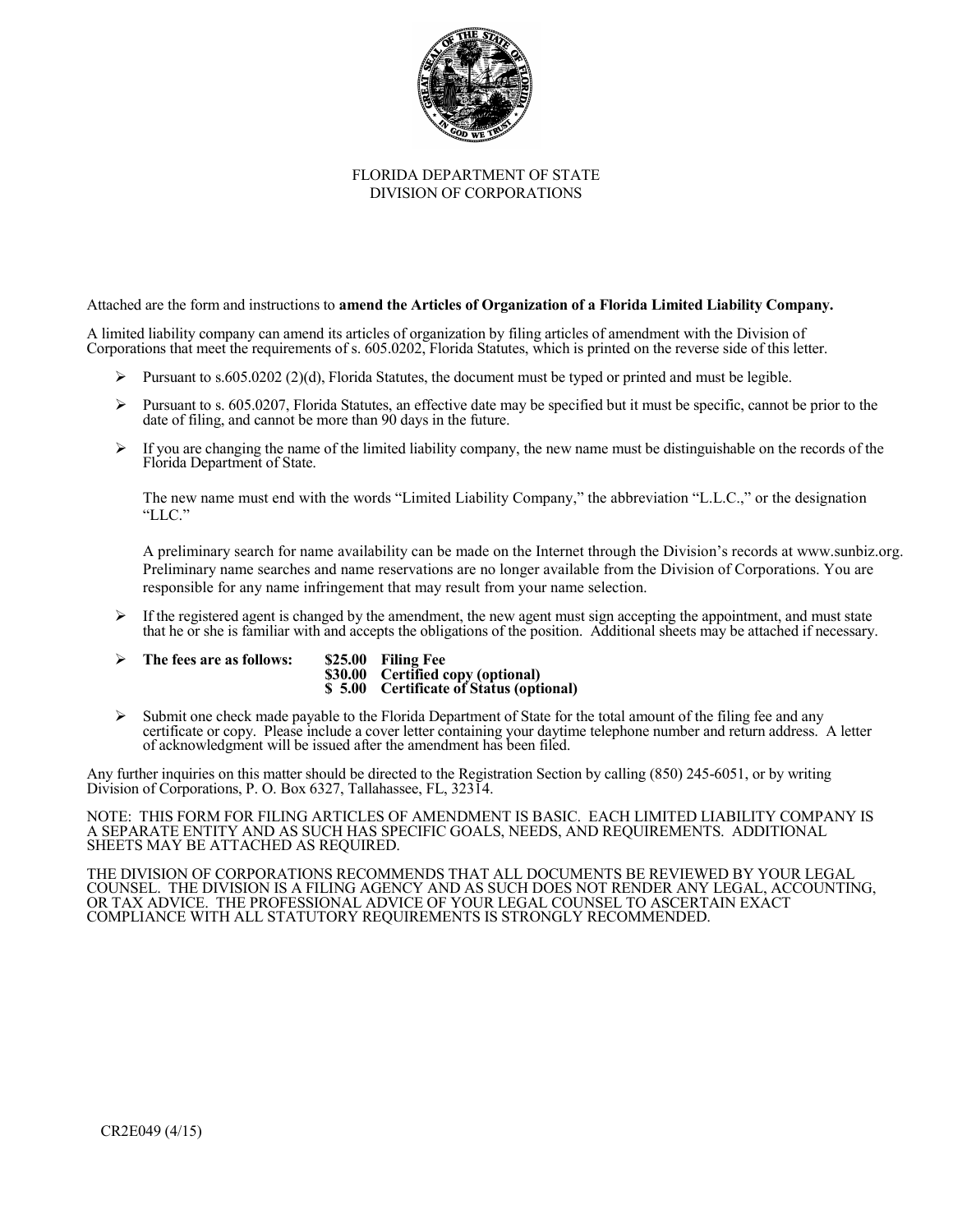### **605.0202 Amendment or restatement of articles of organization.**—

- (1) The articles of organization may be amended or restated at any time.
- (2) To amend the articles of organization, a limited liability company must deliver to the department for filing an amendment, designated as such in its heading, which contains the following:
- (a) The present name of the company.
- (b) The date of filing of the company's articles of organization.
- (c) The amendment to the articles of organization.
- (d) The delayed effective date, as provided under s. 605.0207, if the amendment is not effective on the date the department files the amendment.
- (3) To restate its articles of organization, a limited liability company must deliver to the department for filing an instrument, entitled "Restatement of Articles of Organization," which contains the following:
- (a) The present name of the company.
- (b) The date of the filing of its articles of organization.
- (c) All of the provisions of its articles of organization in effect, as restated.
- (d) The delayed effective date, as provided under s. 605.0207, if the restatement is not effective on the date the department files the restatement.
- (4) A restatement of the articles of organization of a limited liability company may also contain one or more amendments to the articles of organization, in which case the instrument must be entitled "Amended and Restated Articles of Organization."
- (5) If a member of a member-managed limited liability company or a manager of a manager-managed limited liability company knew that information contained in filed articles of organization was inaccurate when the articles of organization were filed or became inaccurate due to changed circumstances, the member or manager shall promptly:
- (a) Cause the articles of organization to be amended; or
- (b) If appropriate, deliver to the department for filing a statement of change under s. 605.0114 or a statement of correction under s. 605.0209.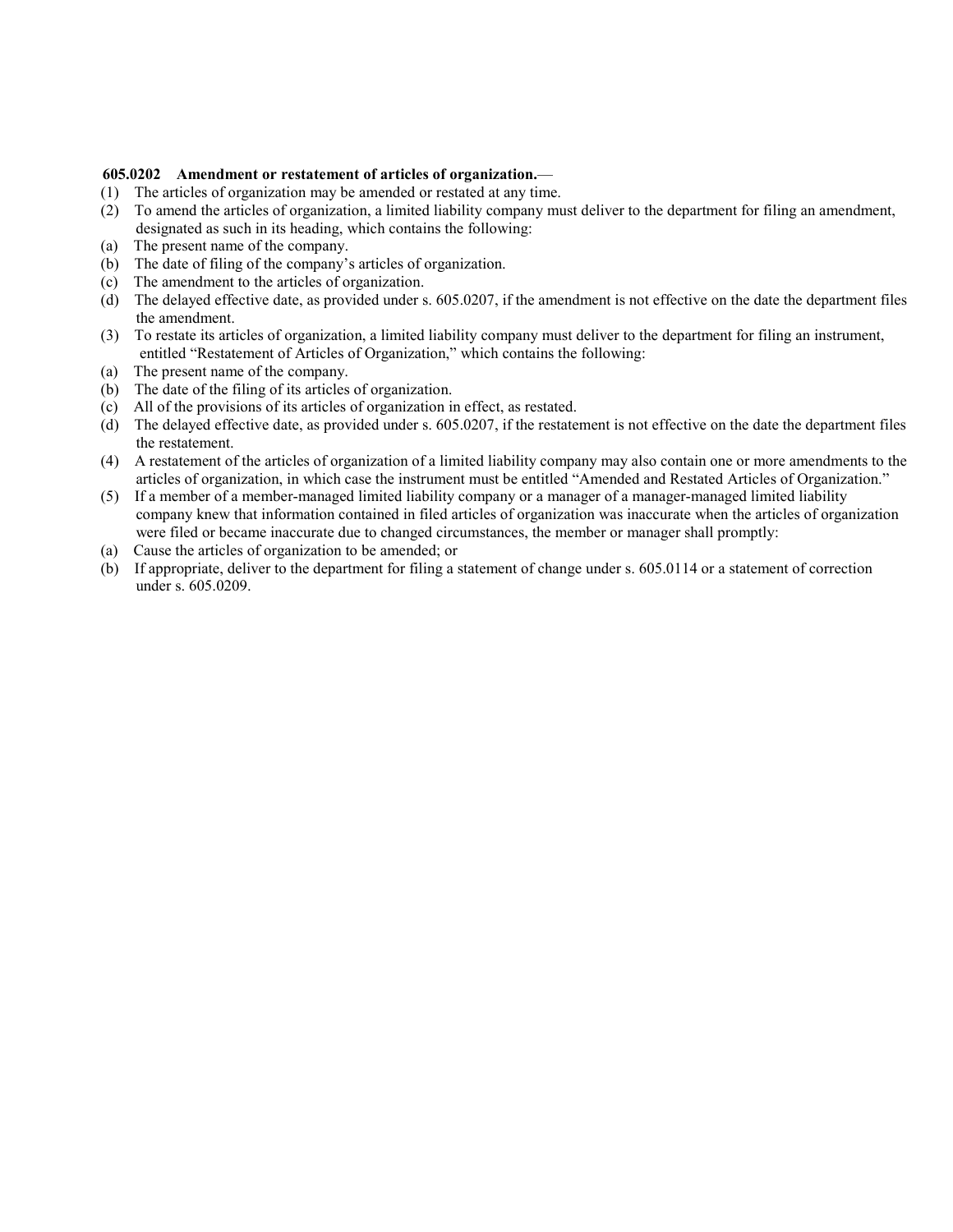# **COVER LETTER**

## **TO: Registration Section Division of Corporations**

**SUBJECT:**  Name of Limited Liability Company The enclosed Articles of Amendment and fee(s) are submitted for filing. Please return all correspondence concerning this matter to the following: Name of Person Firm/Company Address City/State and Zip Code E-mail address: (to be used for future annual report notification) For further information concerning this matter, please call:  $-$  at  $\frac{1}{\text{Area Code}}$ Name of Person  $\overline{Area Code}$  Daytime Telephone Number Enclosed is a check for the following amount:  $□$  \$25.00 Filing Fee  $□$  \$30.00 Filing Fee &  $□$  \$55.00 Filing Fee &  $□$  \$60.00 Filing Fee, Certificate of Status Certified Copy Certificate of Status & (additional copy is enclosed) Certified Copy (additional copy is enclosed) **Mailing Address:**<br>
Registration Section<br>
Registration Section<br>
Registration Section **Registration Section** Division of Corporations Division of Corporations P.O. Box 6327 The Centre of Tallahassee Tallahassee, FL 32314 2415 N. Monroe Street, Suite 810 Tallahassee, FL 32303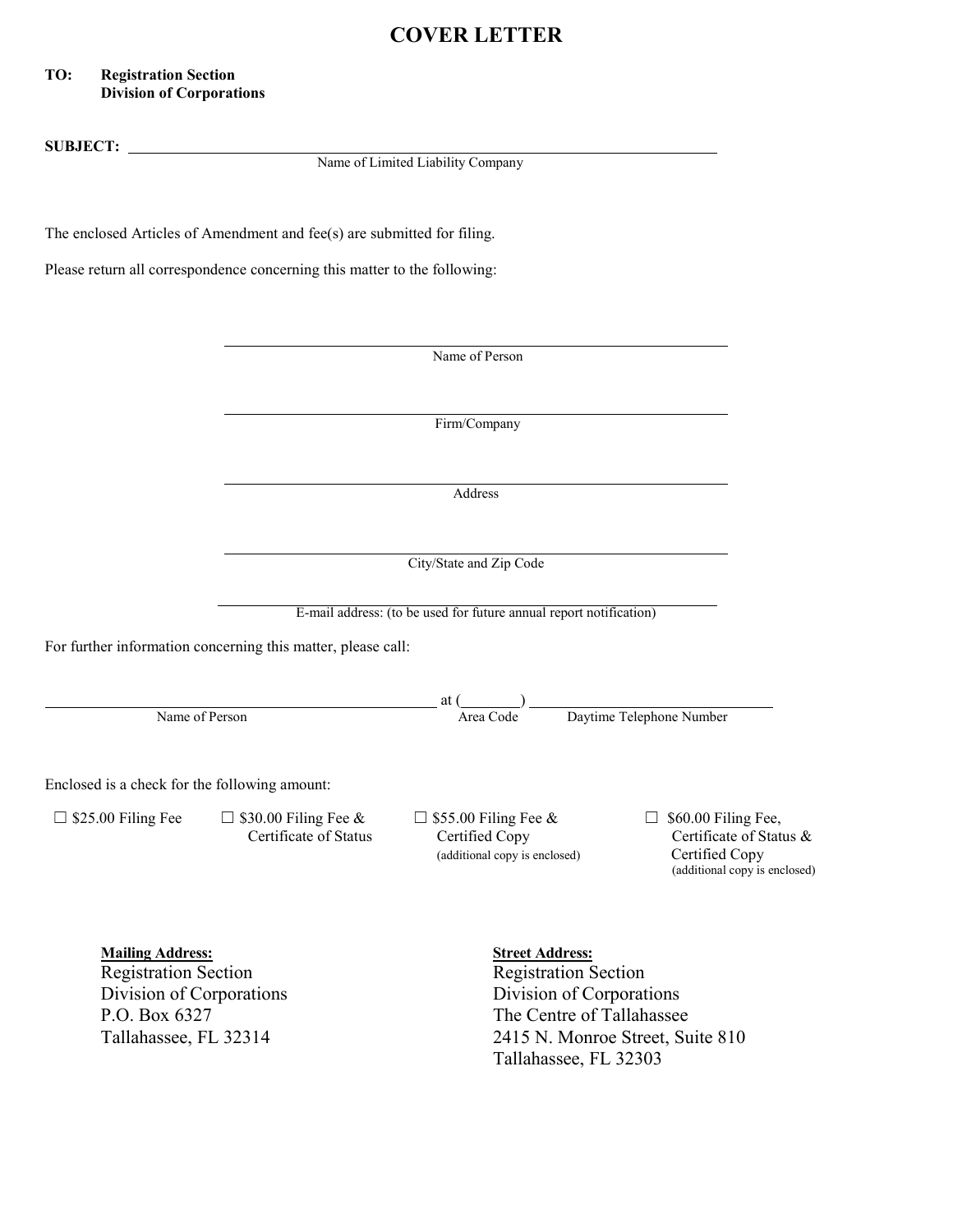# **ARTICLES OF AMENDMENT TO ARTICLES OF ORGANIZATION OF**

#### (**Name of the Limited Liability Company as it now appears on our records.**) (A Florida Limited Liability Company)

The Articles of Organization for this Limited Liability Company were filed on and assigned Florida document number . This amendment is submitted to amend the following: **A. If amending name, enter the new name of the limited liability company here:** The new name must be distinguishable and contain the words "Limited Liability Company," the designation "LLC" or the abbreviation "L.L.C." **Enter new principal offices address, if applicable:** *(Principal office address MUST BE A STREET ADDRESS)*  **Enter new mailing address, if applicable:** *(Mailing address MAY BE A POST OFFICE BOX)* **B. If amending the registered agent and/or registered office address on our records, enter the name of the new registered agent and/or the new registered office address here:** Name of New Registered Agent: New Registered Office Address: *Enter Florida street address* , **Florida** *City Zip Code*

## **New Registered Agent's Signature, if changing Registered Agent:**

*I hereby accept the appointment as registered agent and agree to act in this capacity. I further agree to comply with the provisions of all statutes relative to the proper and complete performance of my duties, and I am familiar with and accept the obligations of my position as registered agent as provided for in Chapter 605, F.S. Or, if this document is being filed to merely reflect a change in the registered office address, I hereby confirm that the limited liability company has been notified in writing of this change.* 

\_\_\_\_\_\_\_\_\_\_\_\_\_\_\_\_\_\_\_\_\_\_\_\_\_\_\_\_\_\_\_\_\_\_\_\_\_\_\_\_\_\_\_\_\_\_\_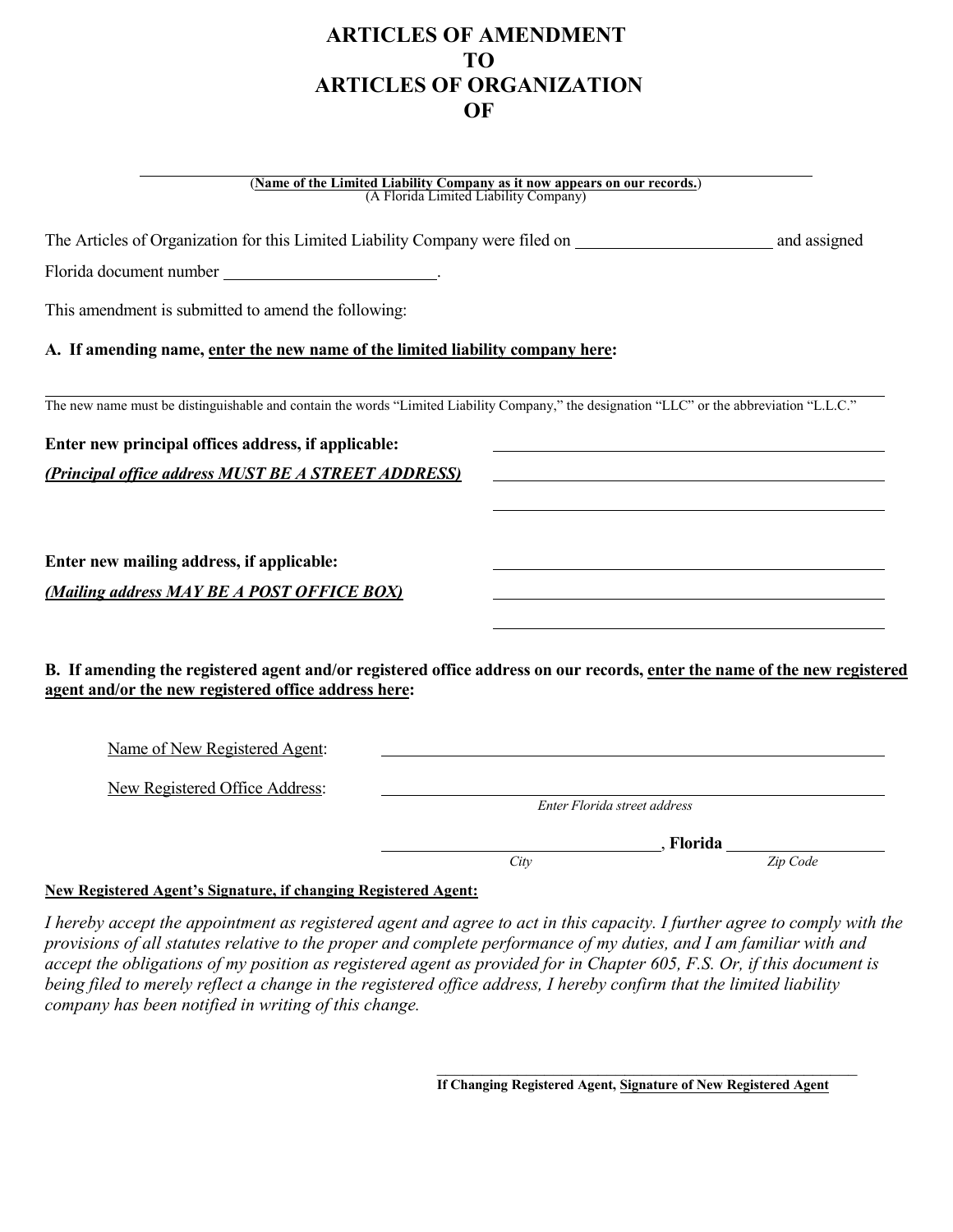**If amending Authorized Person(s) authorized to manage, enter the title, name, and address of each person being added or removed from our records:** 

| <b>MGR</b> = Manager     |  |
|--------------------------|--|
| AMBR = Authorized Member |  |

| <b>Title</b> | <b>Name</b> | <b>Address</b> | <b>Type of Action</b>                                                 |
|--------------|-------------|----------------|-----------------------------------------------------------------------|
|              |             |                | $\Box\mathop{\rm Add}$                                                |
|              |             |                | $\Box$ Remove                                                         |
|              |             |                | $\Box$ Change                                                         |
|              |             |                | $\Box\mathop{\rm Add}$                                                |
|              |             |                | $\Box$ Remove                                                         |
|              |             |                | $\Box$ Change                                                         |
|              |             |                | $\Box\text{Add}$                                                      |
|              |             |                | $\Box$ Remove                                                         |
|              |             |                | $\Box$ Change                                                         |
|              |             |                | $\Box\mathop{\rm Add}$                                                |
|              |             |                | $\Box$ Remove                                                         |
|              |             |                | $\Box$ Change                                                         |
|              |             |                | $\Box$ Add                                                            |
|              |             |                | $\Box$ Remove                                                         |
|              |             |                | $\Box$ Change                                                         |
|              |             |                | $\Box$ Add<br><u> 1980 - Johann Barbara, martin amerikan basar da</u> |
|              |             |                | $\Box$ Remove                                                         |
|              |             |                | $\Box$ Change                                                         |